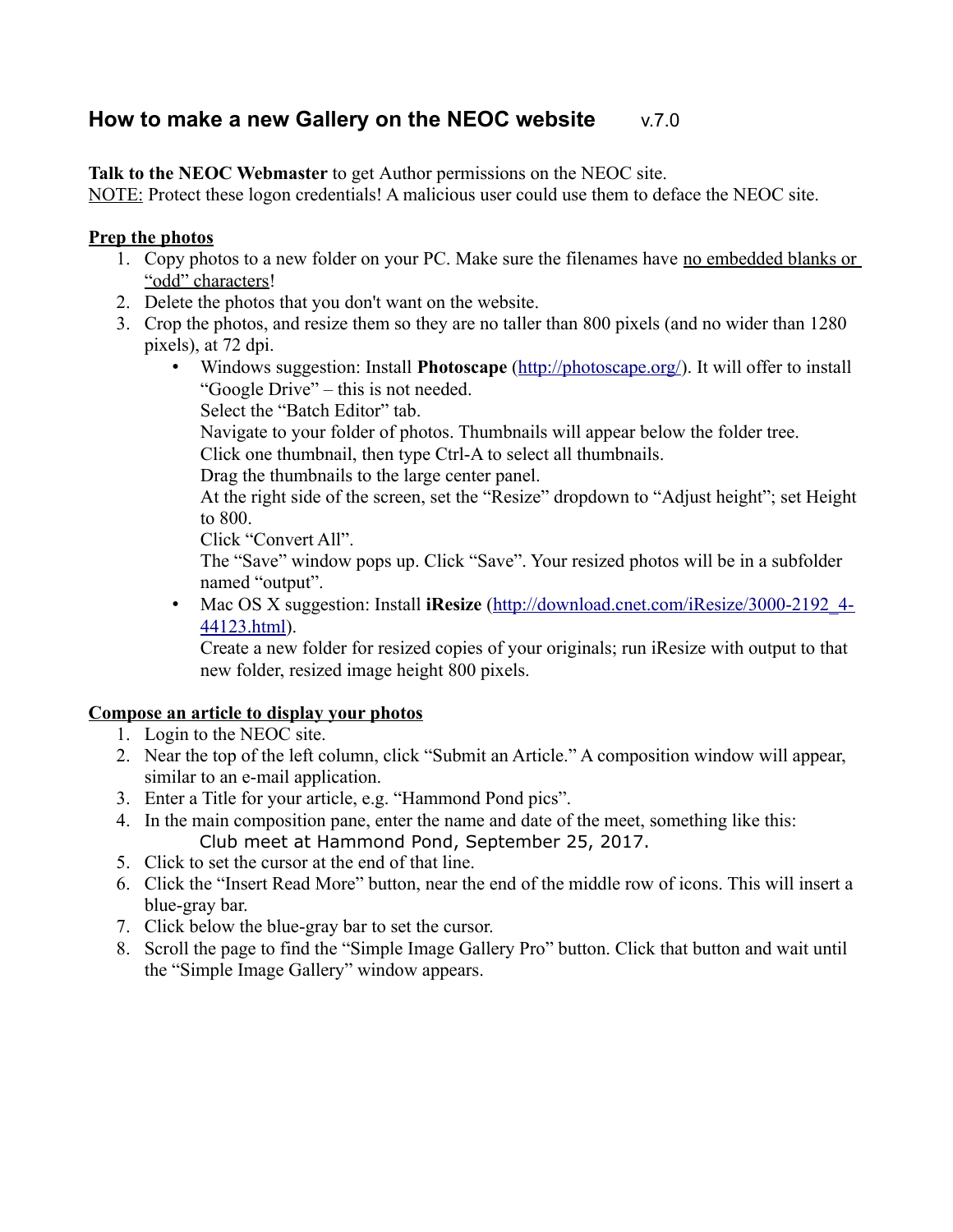| $\checkmark$ Save              | <b>*</b> Cancel<br><b>A</b> Versions           |                     |                                         |       |                   |
|--------------------------------|------------------------------------------------|---------------------|-----------------------------------------|-------|-------------------|
| Content                        | Publishing                                     | Language            | Metadata                                |       |                   |
| Title *                        |                                                |                     |                                         |       |                   |
| Hammond Pond pics              |                                                |                     |                                         |       |                   |
| Alias                          |                                                |                     |                                         |       |                   |
| Auto-generate from title       |                                                |                     |                                         |       |                   |
| <b>少 [Toggle Editor]</b>       |                                                |                     |                                         |       |                   |
| в                              | U S<br>≡<br>I                                  | Paragraph<br>롣<br>洼 | $\overline{\mathbf{v}}$<br>$\mathbf{E}$ |       |                   |
| $\mathbf{v}$ $\mathbf{v}$<br>E |                                                |                     | ■ 卷<br>ю<br>$\times$ 0                  |       |                   |
| Y<br>1 st                      |                                                |                     | $\Box$                                  |       |                   |
|                                | Club meet at Hammond Pond, September 25, 2017. |                     |                                         |       |                   |
|                                |                                                | ⊟                   |                                         |       |                   |
|                                |                                                |                     |                                         |       |                   |
|                                |                                                |                     |                                         |       |                   |
|                                |                                                |                     |                                         |       |                   |
|                                |                                                |                     |                                         |       |                   |
| Path: p                        |                                                |                     |                                         |       | Words: 6<br>h.    |
| Simple Image Gallery Pro       | $\rightarrow$ Menu                             | Contact             | Article                                 | Image | <b>Page Break</b> |

- 9. Click the "New Gallery" button. In the "Folder Name" pop-up, enter something like 092517\_Hammond (the meet date and location; no blanks!). Click the "Proceed" button.
- 10. In a few seconds, a green "Add Images" button will appear. Click it.
- 11. Select photos for your gallery. Either drag the file(s) from your PC and drop them in the gray area, or click the "Add Files" button and navigate to the images on your PC.
- 12. Click the "Start Upload" button. Wait until all the images are uploaded, then click "Close" at the lower-right of the pop-up. You'll see a collection of the photos in your gallery.
- 13. Click "Save & Close". You'll see an image for each gallery you've ever created.
- 14. Hover the cursor over the gallery you want to include in your article and click the "INSERT" button that appears. The pop-up window will disappear and a line of code will be added at the end your article text.
- 15. On the "Publishing" tab, above the Title box, set "Category" to "2017 Galleries" (or whatever year your photos are from).

| <b>Save</b>           | Cancel     | Versions |          |          |
|-----------------------|------------|----------|----------|----------|
| Content               | Publishing |          | Language | Metadata |
| Category <sup>*</sup> |            |          |          |          |
| -- 2015 Galleries     |            | v.       |          |          |
| Tags                  |            |          |          |          |
| Select some options   |            |          |          |          |